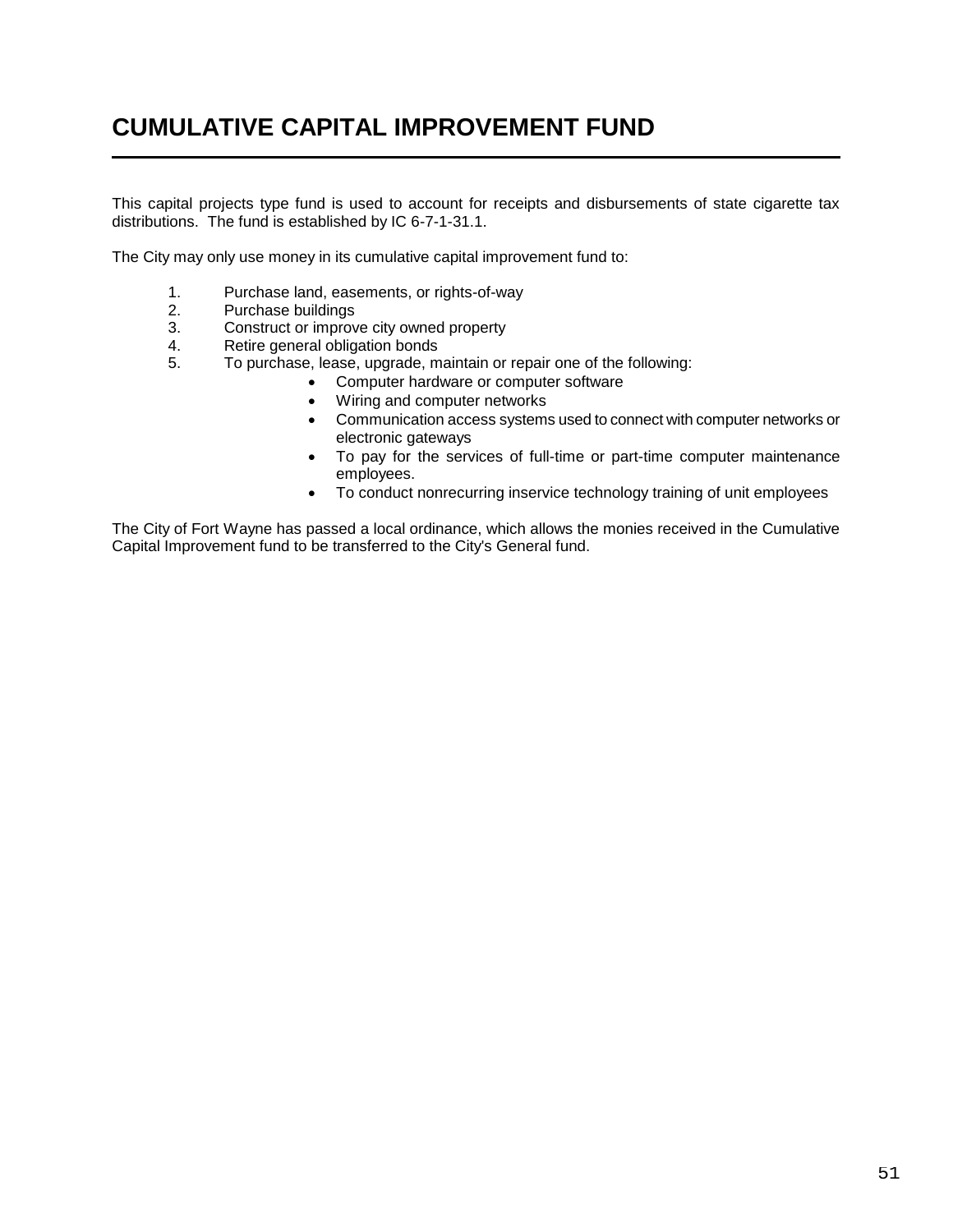|                                    | 2011<br><b>ACTUAL</b> | 2012 ACTUAL<br><b>THRU</b><br>30-Jun-2012 | 2012 REVISED<br><b>BUDGET</b> | 2013<br><b>SUBMITTED</b> | \$ INCREASE<br>(DECREASE)<br><b>FROM 2012</b><br><b>REVISED</b> | % CHANGE<br><b>FROM 2012</b><br><b>REV TO 2013</b> |
|------------------------------------|-----------------------|-------------------------------------------|-------------------------------|--------------------------|-----------------------------------------------------------------|----------------------------------------------------|
| 5219 OTHER OFFICE SUPPLIES         | 399                   |                                           |                               |                          |                                                                 |                                                    |
| 5299 OTHER MATERIALS & SUPPLIES    | 44,271                |                                           |                               |                          |                                                                 |                                                    |
| <b>Total 5200</b>                  | \$44,670              | \$-                                       | \$-                           | \$-                      | \$-                                                             |                                                    |
| 5314 CONSULTANT SERVICES           | 9,065                 |                                           | $\overline{\phantom{a}}$      | $\overline{\phantom{a}}$ | $\overline{\phantom{a}}$                                        |                                                    |
| 531Q RADIO SHOP SERVICES           | 7,330                 |                                           |                               |                          |                                                                 |                                                    |
| 5323 TELEPHONE & TELEGRAPH         | 124                   |                                           |                               |                          |                                                                 |                                                    |
| 5351 ELECTRICITY                   | 118,970               |                                           |                               |                          |                                                                 |                                                    |
| 5352 NATURAL GAS                   | 526                   |                                           |                               |                          |                                                                 |                                                    |
| 5353 WATER                         | 7,726                 |                                           |                               |                          |                                                                 |                                                    |
| 5356 SOLID WASTE DISPOSAL          | 428                   |                                           |                               |                          |                                                                 |                                                    |
| 5364 CONTRACTED GROUND & SURFC RPR | 10,370                |                                           |                               |                          |                                                                 |                                                    |
| 5365 JANITORIAL & LAUNDRY SERVICE  | 27,733                |                                           |                               |                          |                                                                 |                                                    |
| 5369 CONTRACTED SERVICE            | 136,458               |                                           |                               | 100,000                  | 100,000                                                         |                                                    |
| 5399 OTHER SERVICES AND CHARGES    | 109                   |                                           |                               |                          |                                                                 |                                                    |
| <b>Total 5300</b>                  | \$318,839             | \$15,675                                  | \$-                           | \$100,000                | \$100,000                                                       |                                                    |
| 5435 CONTINGENCY                   | 8,330                 |                                           |                               |                          |                                                                 |                                                    |
| 5444 PURCHASE OF OTHER EQUIPMENT   | 361,886               |                                           | 481,531                       | 425,000                  | (56, 531)                                                       |                                                    |
| 5445 PURCHASE OF COMPUTER EQUIP    | 480                   |                                           | 300,000                       | 125,000                  | (175,000)                                                       |                                                    |
| 5454 BETTERMENTS & ADDITIONS       | 3,051                 |                                           |                               |                          |                                                                 |                                                    |
| <b>Total 5400</b>                  | \$373,747             | \$241,357                                 | \$781,531                     | \$550,000                | (\$231,531)                                                     | $-29.63%$                                          |
| <b>Total</b>                       | \$737,256             | \$257,032                                 | \$781,531                     | \$650,000                | ( \$131, 531)                                                   | $-16.83%$                                          |